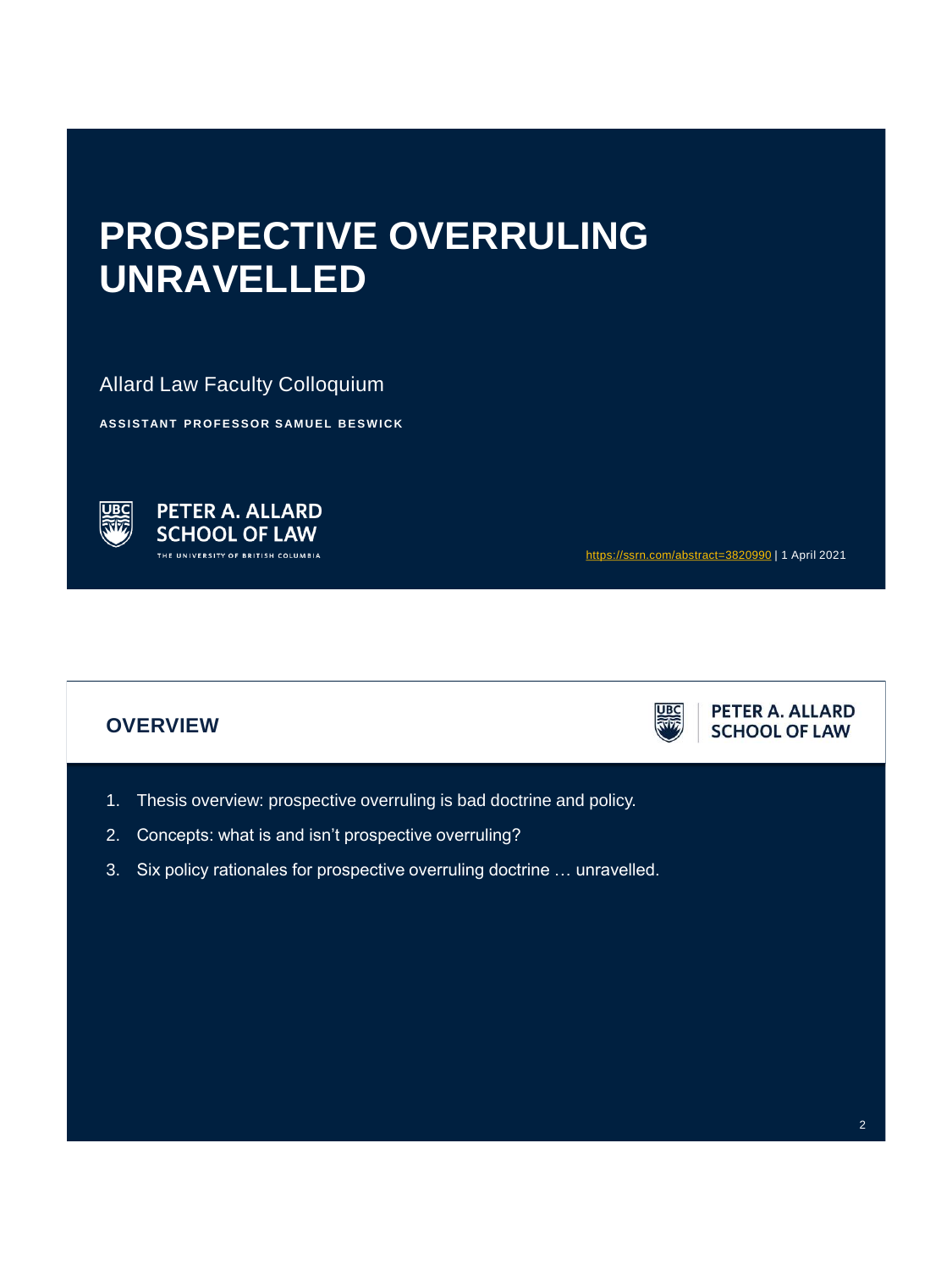## **UK GOVERNMENT RESPONSE TO THE INDEPENDENT REVIEW OF ADMINISTRATIVE LAW (CP408, 17 MAR. 2021)**



#### PETER A. ALLARD **SCHOOL OF LAW**

#### **Further proposals**

- 11. In addition, the Government is considering further reforms which build on the analysis in the Report, and on some of the options the Panel suggested but on which they did not make definite recommendations. The Government thinks there is merit in exploring the following areas to see whether practical measures could address some of the issues identified in the Report:
	- a. legislating to clarify the effect of statutory ouster clauses
	- b. legislating to introduce remedies which are of prospective effect only, to be used by the courts on a discretionary basis
	- c. legislating that, for challenges of Statutory Instruments, there is a presumption, or a mandatory requirement for any remedy to be prospective only
	- d. legislating for suspended quashing orders to be presumed or required



- 2. Retrospectivity is an inherent constraint on the judicial method.
- 3. Prospective overruling (i.e. non-retroactive judicial law-making) is unprincipled.
- 4. Prospective overruling is also bad policy.

3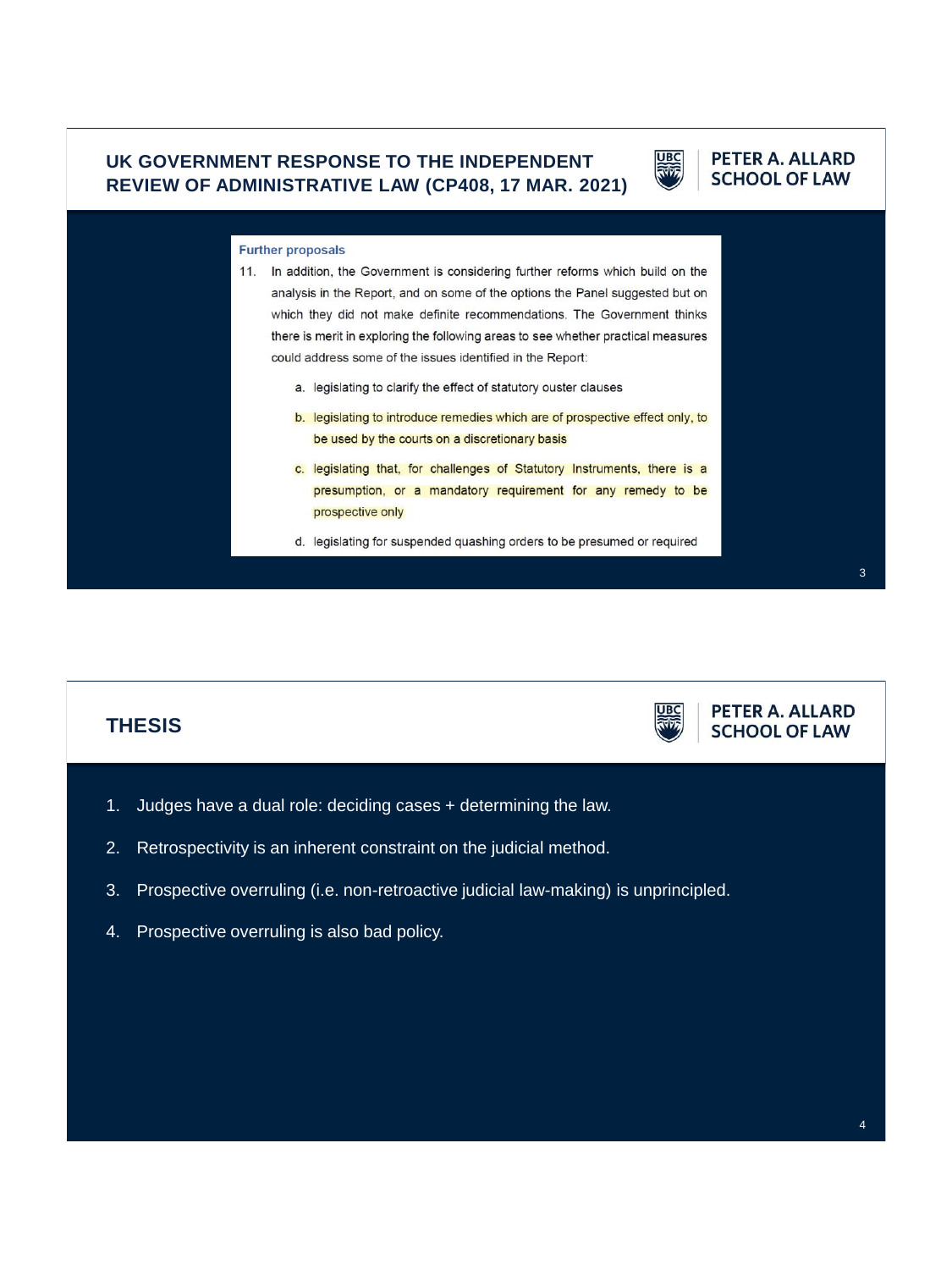# **CONCEPTS**



#### PETER A. ALLARD **SCHOOL OF LAW**

### **What is prospective overruling?**

- Relevant when:
	- Announcing a new judge-made rule
	- Overruling a prior precedent
	- Quashing a statute/regulation
- "**Pure**" prospective overruling

#### or

- "**Selective**" prospective overruling
- *e.g. abolishing advocates' immunity*

#### **What isn't prospective overruling?**

- Distinguishing or not following precedent
- Obiter dicta
- Distinguishing new rule
- Suspended declaration of invalidity
- Prospective overruling is exceptional

PETER A. ALLARD **SCHOOL OF LAW** 

# **POLICY RATIONALES**

Prospective overruling is (said to be) necessary to preserve the social interest in:

- (a) a **stable** legal order;
- (b) protection of justified **reliance and expectation** interests;
- (c) the **efficiency** of judicial institutions;
- (d) the **dignity** and good repute of judicial institutions;
- (e) the **efficiency** of administrative or legislative action; and
- (f) the **equality** of treatment for like cases.

— J. Stone, *Social Dimensions of Law and Justice* (Stanford University Press, 1966) 661; J. Stone, *Precedent and Law: Dynamics of Common Law Growth* (Butterworths, 1985) 189.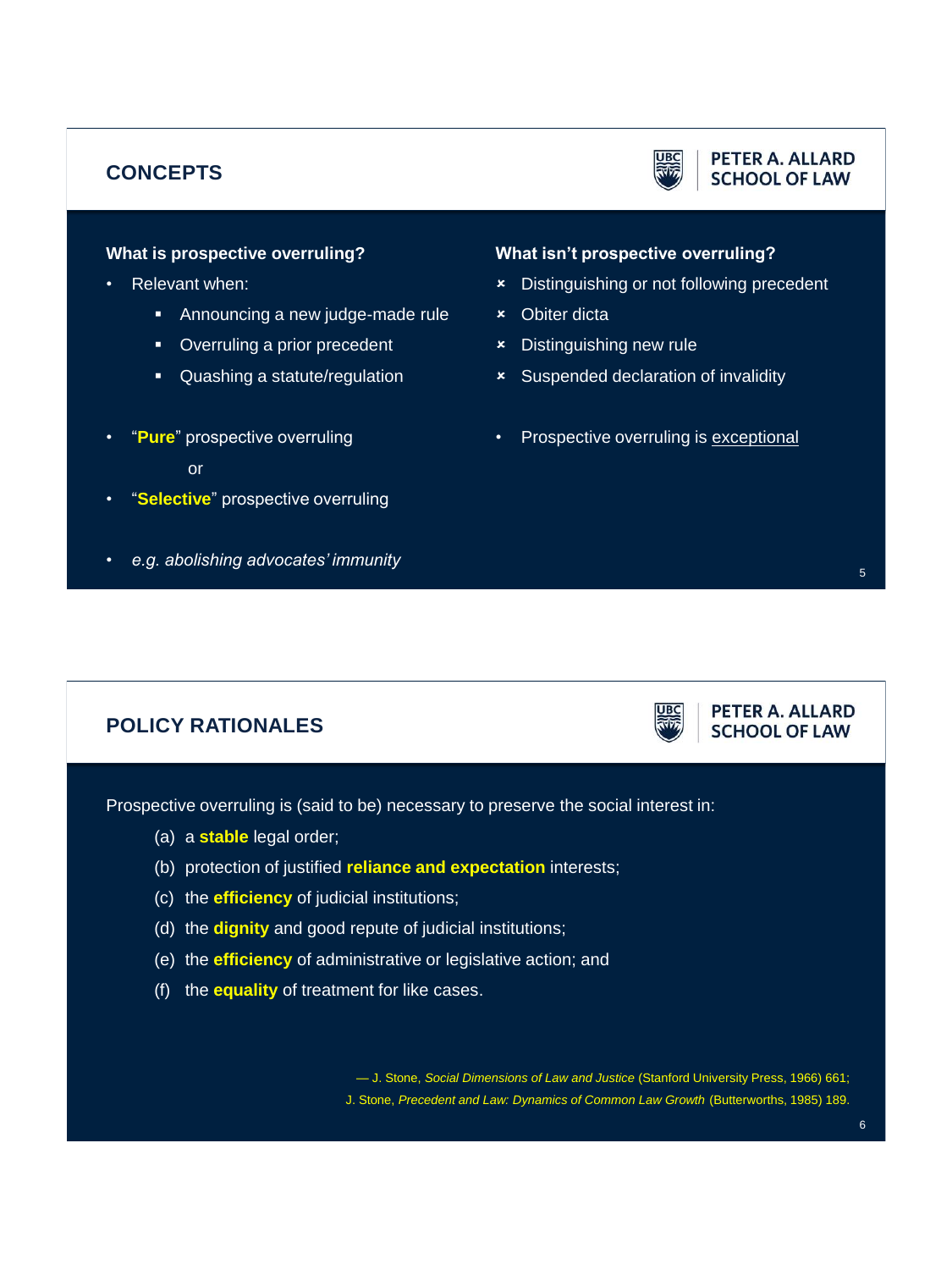# **(a) STABILITY**



#### PETER A. ALLARD **SCHOOL OF LAW**

PETER A. ALLARD **SCHOOL OF LAW** 

## **Claim:**

- Overruling/quashing destabilises the law.
- Prospective overruling eases the transition to the new rule.
- Retrospective judicial law-making violates the rule of law!?

## **Rebuttal:**

- Overruling is *a response* to instability.
- Prospective overruling ignores law's dynamism. Law is often "in flux".
- Retrospectivity is justified to determine what the law was in uncertain cases.
- Judging does not violate the rule of law!

# **(b) RELIANCE & EXPECTATION**

#### **Claim:**

• Judicially changing law only for the future preserves peoples' reliance on "old law".

#### **Rebuttal:**

- *Actual* or *constructive* reliance?
- *Whose* reliance? Defendants, parties, third parties, courts, society generally?
- *When* do we assess reliance?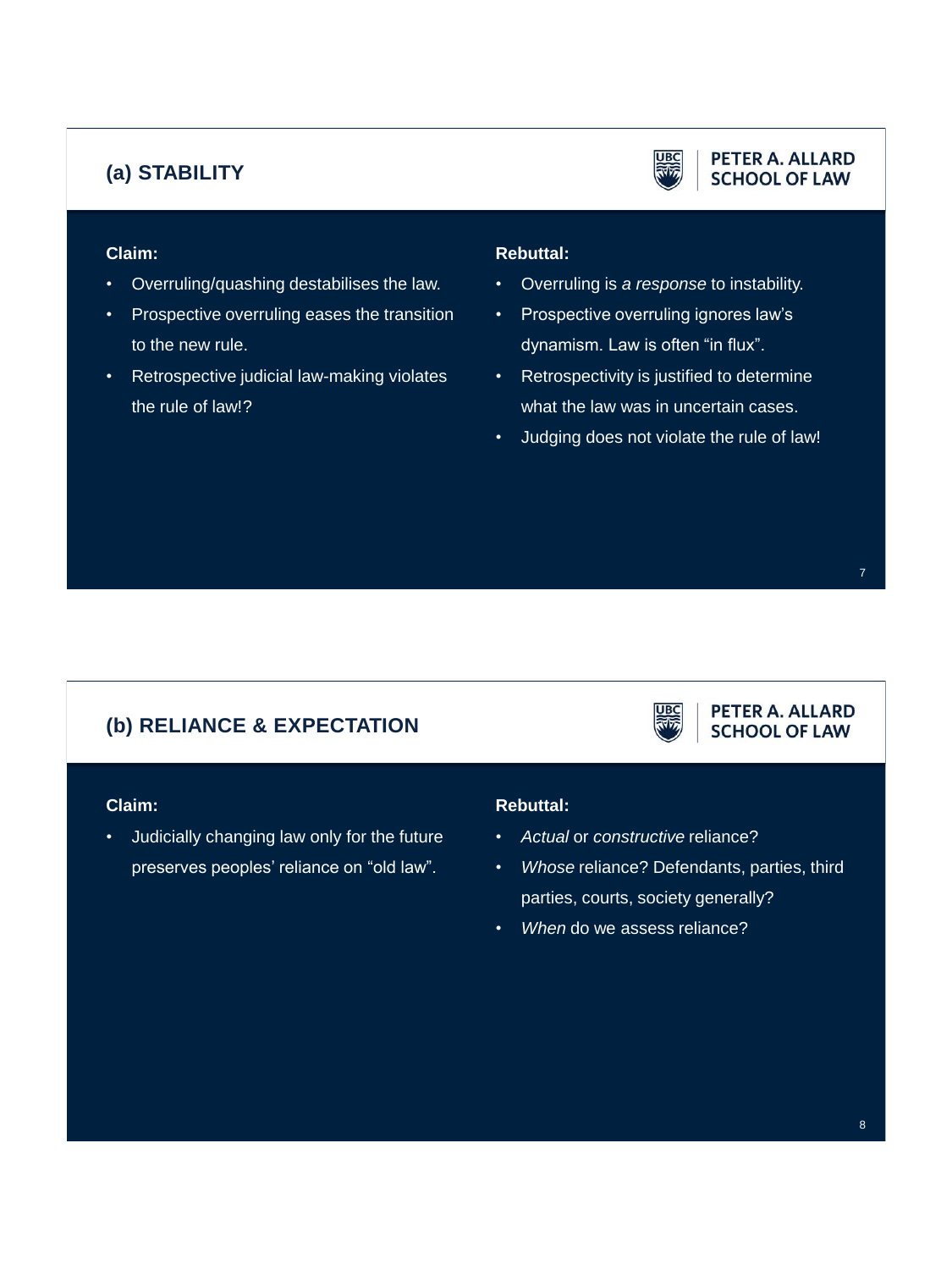# **(c) JUDICIAL EFFICIENCY**



#### PETER A. ALLARD **SCHOOL OF LAW**

## **Claim:**

- Judges can make law without worrying about disrupting past arrangements.
- Prospective overruling facilitates positive judicial activism.

## **Rebuttal:**

- Who benefits from this judicial activism?
- Are judges hearing all perspectives?
- Do we want more judge-made law?
- Retrospectivity has *constraining* effect!

PETER A. ALLARD **SCHOOL OF LAW** 

# **(d) JUDICIAL DIGNITY**

#### **Claim:**

• Judges should be honest about their lawmaking power and not hide behind fictions. They needn't make law retrospectively.

#### **Rebuttal:**

• Judges should be honest about their lawmaking power and not fall back on simplistic solutions to hard problems.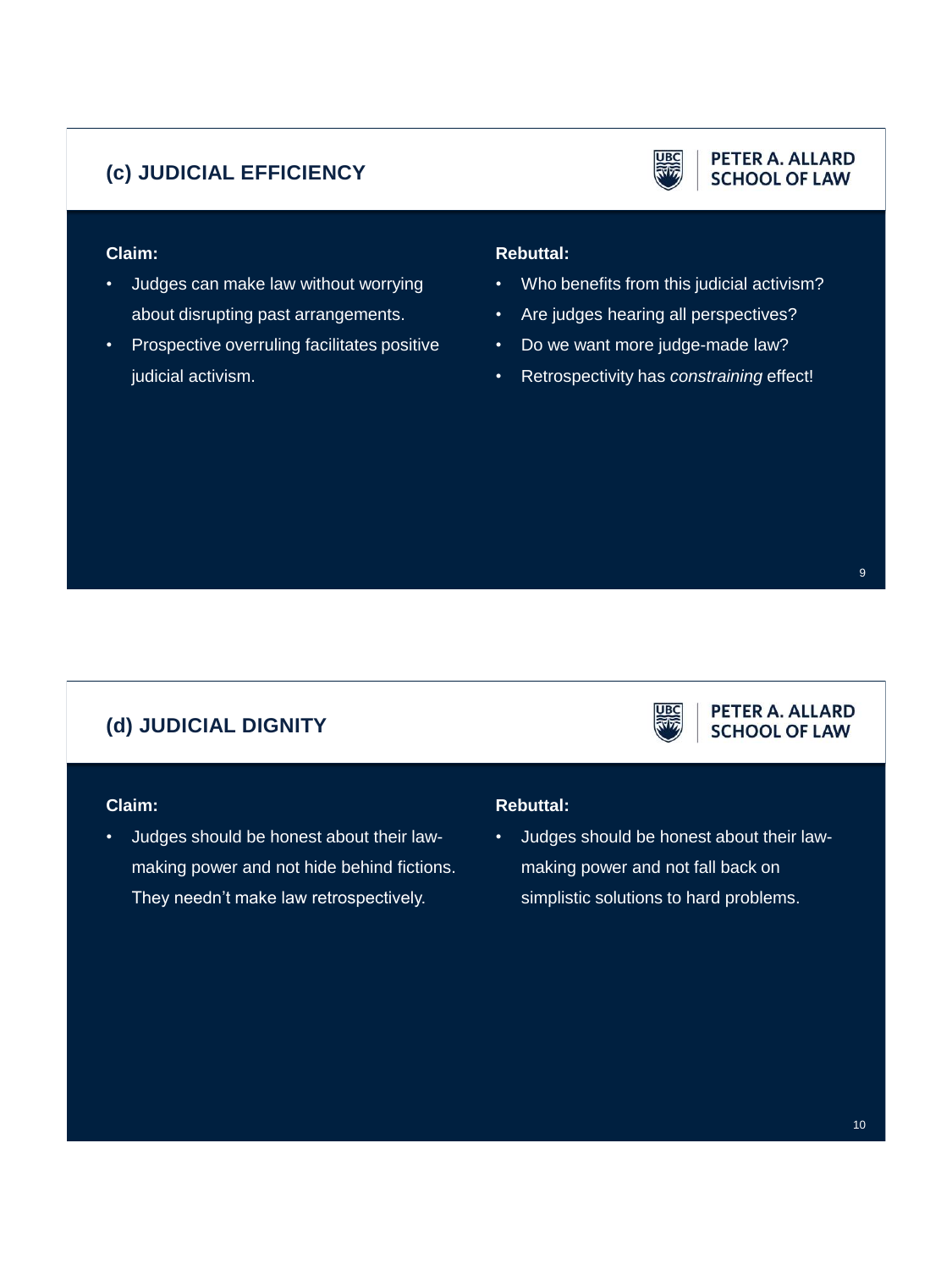# **(e) GOVERNMENTAL EFFICIENCY**



#### PETER A. ALLARD **SCHOOL OF LAW**

## **Claim:**

- Retrospective judicial law-making can drain treasuries, derail administrative actions, and disrupt the legislative agenda.
- Prospective overruling protects the Crown.

## **Rebuttal:**

- Does the Crown *need* special treatment?
- Why should the burden fall on claimants?
- Administrability and floodgates arguments are overwrought.
- Exceptional cases can be curtailed by (exceptional) retroactive legislation.

PETER A. ALLARD **SCHOOL OF LAW** 

# **(f) EQUALITY**

#### **Claim:**

• Prospective overruling treats *temporally* like cases alike.

#### **Rebuttal:**

- Prospective overruling treats like cases differently simply based on when filed.
- We already have doctrines of limitation, *res judicata*, etc, to ensure finality in law.